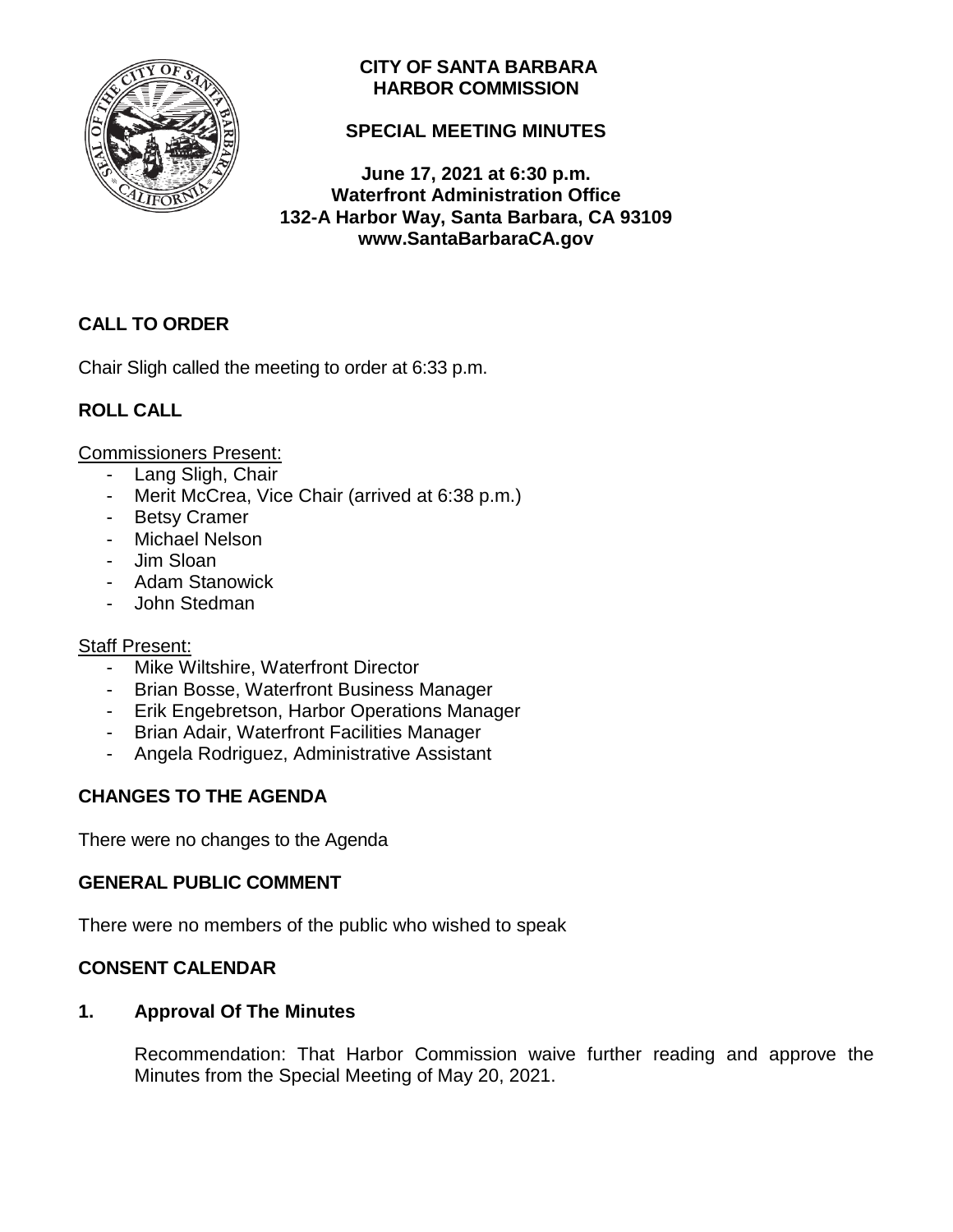Harbor Commission Special Minutes June 17, 2021 Page 2

### Motion:

- Commissioners Cramer/Nelson to approve the minutes

Vote:

- Unanimous vote (Abstain: Commissioner Sloan; Absent: Commissioner McCrea)

## **DEPARTMENT UPDATE**

### **2. Director's Report**

- Coronavirus Update
- Fourth Of July Update
- Tentative Agenda Items For Future Meetings

Documents:

- PowerPoint presentation prepared by staff
- June 17, 2021 report prepared by the Waterfront Director

Speakers:

- Staff: Waterfront Director Mike Wiltshire

### **3. Business Services Report**

• Community Emergency Response Team Training For Waterfront Tenants

Documents:

- PowerPoint presentation prepared by staff
- June 17, 2021 report prepared by the Waterfront Business Manager

Speakers:

Staff: Waterfront Business Manager Brian Bosse

## **4. Facilities Management Report**

- Dredging Federal Channel Funding
- Underground Storage Tank Replacement Project Update

Documents:

- PowerPoint presentation prepared by staff
- June 17, 2021 report prepared by the Waterfront Facilities Manager

Speakers:

- Staff: Waterfront Facilities Manager Brian Adair, Waterfront Director Mike Wiltshire

## **5. Harbor Operations Report**

- Operation Clean Sweep Recap
- May's Harbor Watch Meeting Recap
- Santa Barbara To King Harbor Race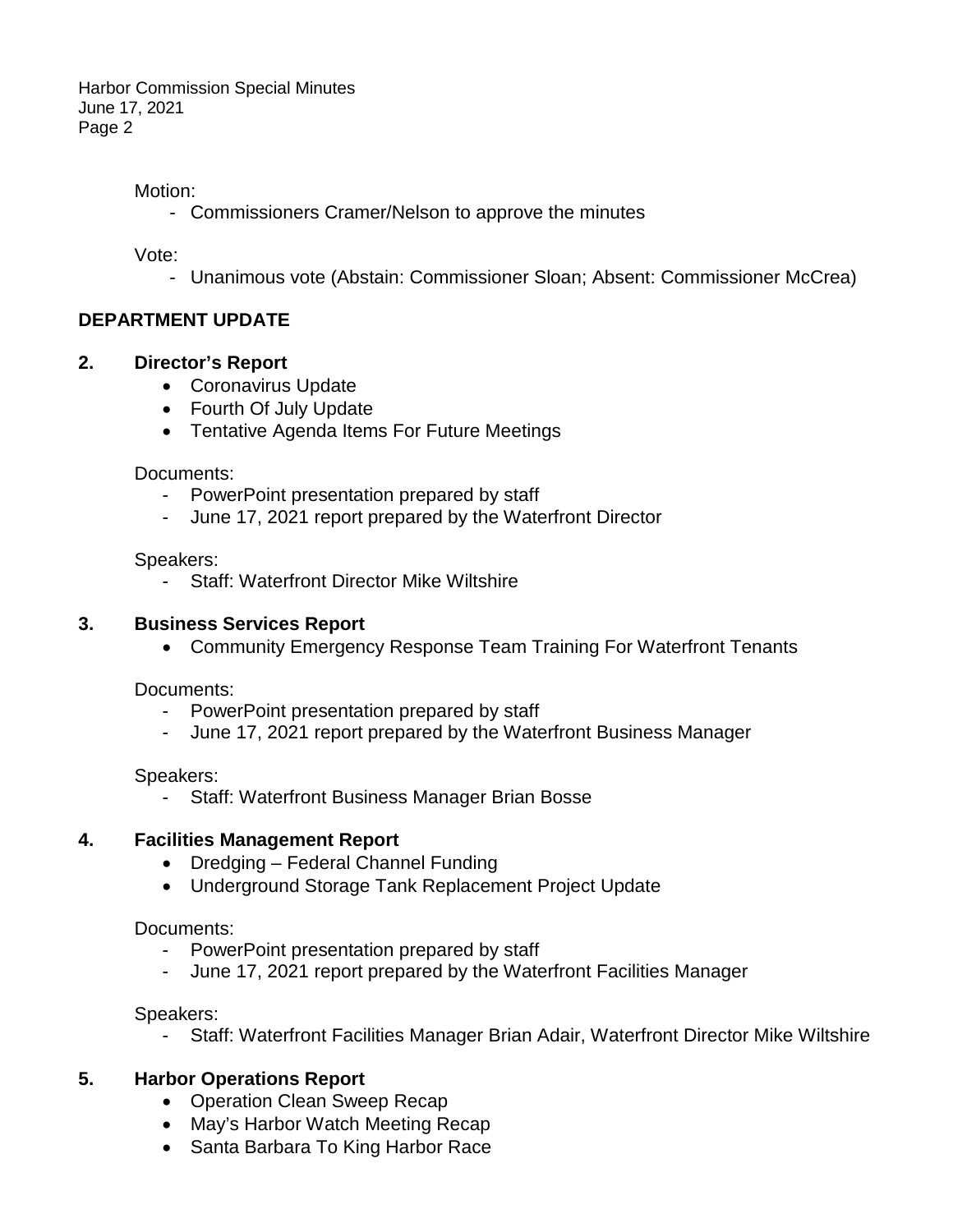Harbor Commission Special Minutes June 17, 2021 Page 3

• Harbor Patrol Blotter

Documents:

- PowerPoint presentation prepared by staff
- June 17, 2021 report prepared by the Harbor Operations Manager

Speakers:

- Staff: Harbor Operations Manager Erik Engebretson

#### **NEW BUSINESS**

#### **6. Santa Barbara County Air Pollution Control District Presentation On Clean Air Grants For Marine Vessels**

Recommendation: That Harbor Commission receive a presentation from Santa Barbara County Air Pollution Control District on their grant programs relating to clean air grants for marine vessels, incentives, eligibility, AB 1550 low-income communities, grant agreement process, and outreach.

Documents:

- PowerPoint presentation prepared by Santa Barbara County Air Pollution Control District staff
- June 17, 2021 report prepared by the Waterfront Administrative Assistant

Speakers:

- **Staff: Waterfront Director Mike Wiltshire**
- Santa Barbara County Air Pollution Control District: Planning Division Supervisor Jim Fredrickson

Discussion:

- Commissioners heard a presentation by Santa Barbara County Air Pollution Control District's Planning Division Supervisor Jim Fredrickson. The presentation covered a background on SBCAPD and what they do, AB 1550 low-income communities, their various grant and incentive programs for both marine vessels and non-marine vessels, grand eligibility, outreach efforts, and California Air Resources Board 2021 commercial harbor craft regulation proposed amendments. Commissioners' questions were answered.

Chair Sligh requested that Harbor Commission hear Item No. 7 - 10 in one presentation from Waterfront Business Manager and vote on the items in one vote at the end of the presentation, unless any of the items need to be pulled for a separate vote.

### **7. Proposed License Agreement With Epic Cruises, Inc. For A Water Taxi Service**

Recommendation: That Harbor Commission recommend City Council approve a five-year license agreement and one, five-year option with Epic Cruises, Inc., d.b.a. Celebration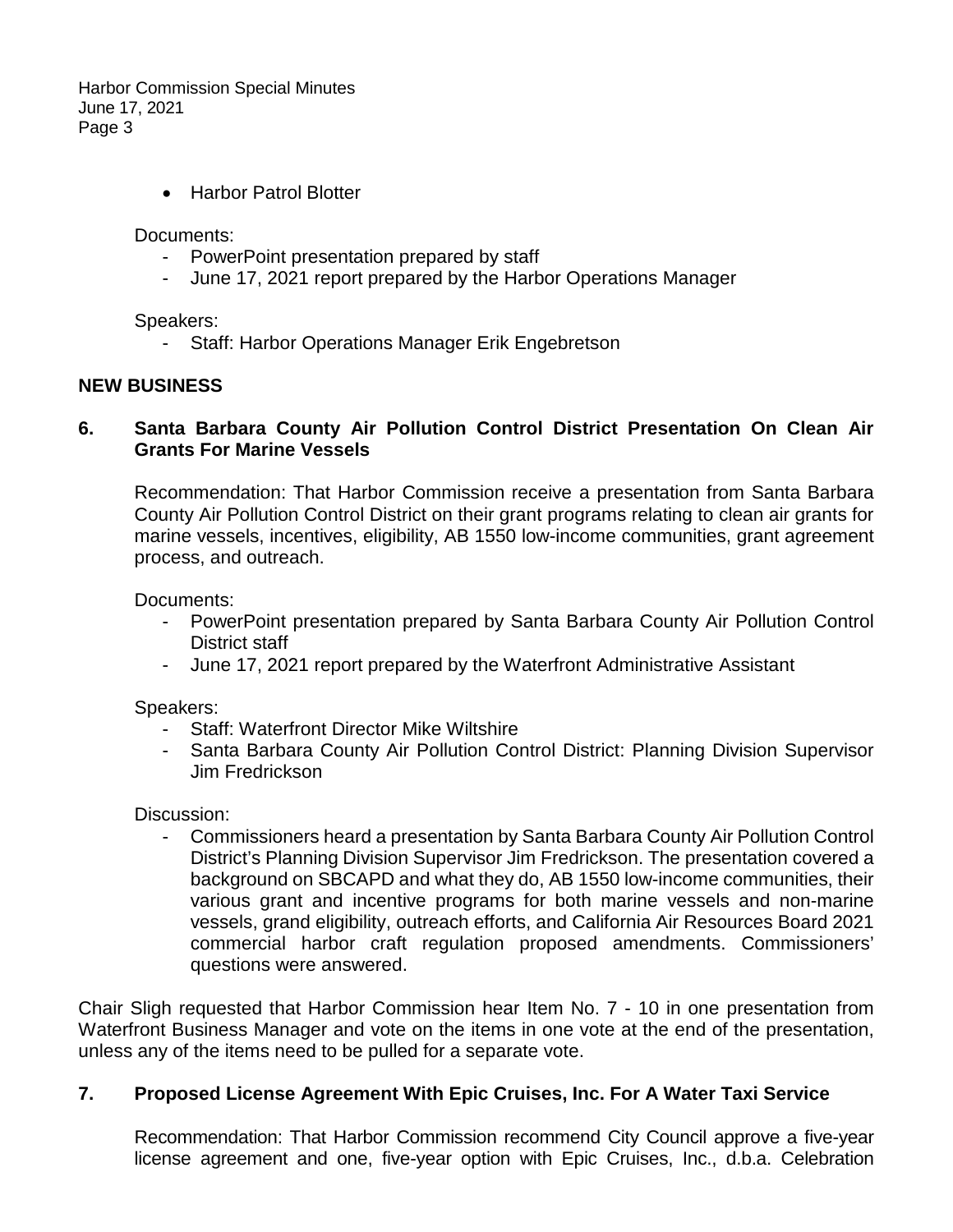Cruises of Santa Barbra, for a water taxi service, shore boat service, and limited charter service operating from Santa Barbara Harbor.

Documents:

- PowerPoint presentation prepared by staff
- June 17, 2021 report prepared by the Waterfront Business Manager

Speakers:

- Staff: Waterfront Business Manager Brian Bosse

### **8. Proposed License Agreement With Epic Cruises, Inc. For Azure Seas And Whisper**

Recommendation: That Harbor Commission recommend City Council approve a five-year license agreement and one, five-year option with Epic Cruises, Inc., d.b.a. Celebration Cruises of Santa Barbara for a luxury passenger yacht service and electric duffy boat service from Santa Barbara Harbor.

Documents:

- PowerPoint presentation prepared by staff
- June 17, 2021 report prepared by the Waterfront Business Manager

Speakers:

Staff: Waterfront Business Manager Brian Bosse

### **9. Proposed Lease Agreement With Brophy And Sons Incorporated For Brophy's Mercantile**

Recommendation: That Harbor Commission recommend City Council approve a five-year lease agreement with one, five-year option with Brophy and Sons, Inc., for a 521 square foot retail space known as Brophy's Mercantile and located at 119-C Harbor Way, at a base rent of \$2,057.60 per month.

Documents:

- PowerPoint presentation prepared by staff
- June 17, 2021 report prepared by the Waterfront Business Manager

Speakers:

Staff: Waterfront Business Manager Brian Bosse

#### **10. Proposed Office Lease Agreement With Seacoast Of Santa Barbara**

Recommendation: That Harbor Commission recommend City Council approve a five-year lease agreement with one, five-year option with Seacoast of Santa Barbara, Inc., for a 562 square foot office at 125 Harbor Way, at a base rent of \$2,200 per month.

Documents: